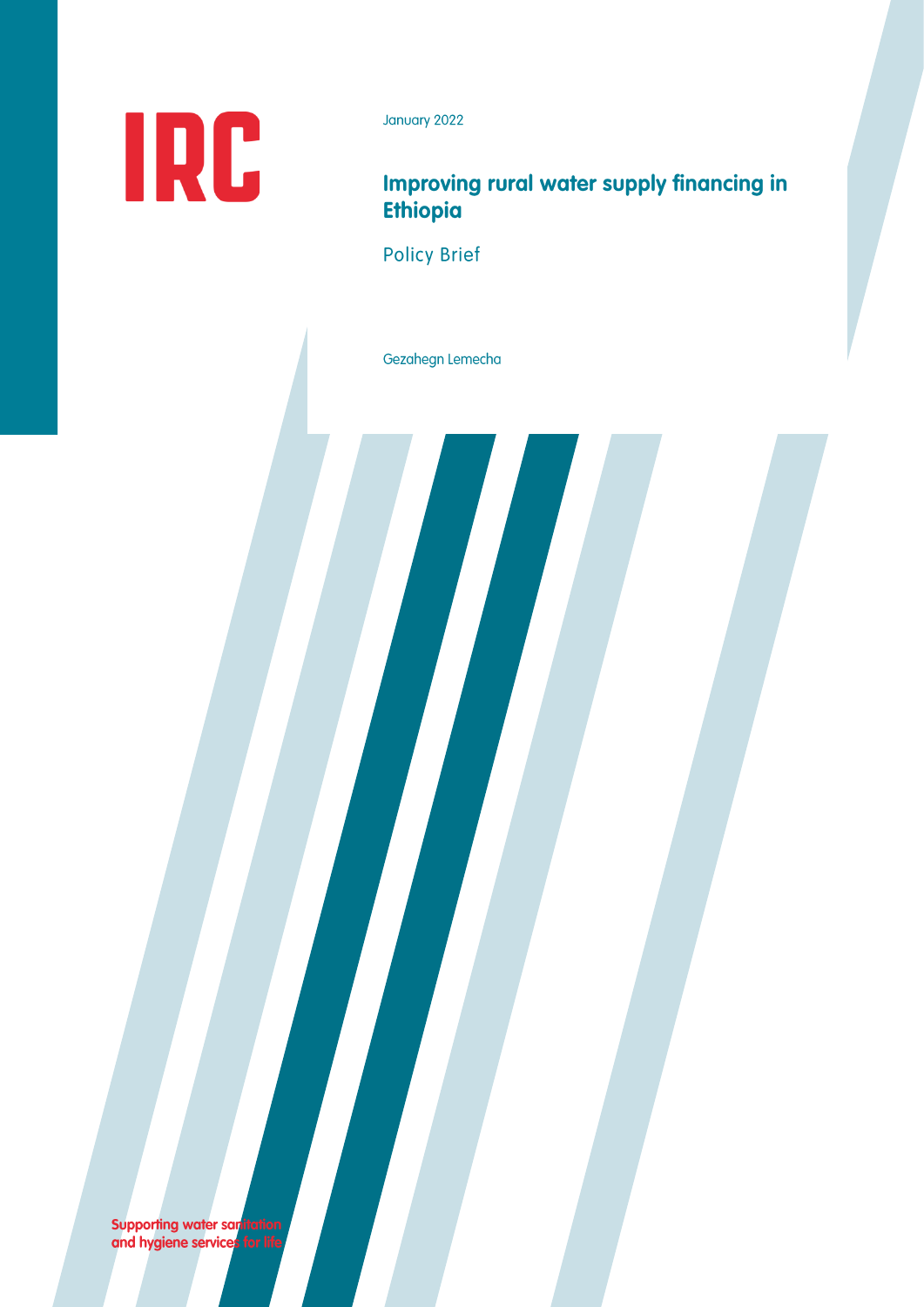### Acknowledgements

The Policy brief is prepared based on Rapid WASH financing and monitoring study. The aim of the Policy Brief is to bring the issue to the attention of the sector decision makers so that necessary policy actions can be taken.

Furthermore, we would like to thank WASH Alliance International for their work on facilitating the study, Lemessa Mekonta, Muhammed Ibrahim Mussa for reviewing, Vera van der Grift for editing, and Bret McSpadden for designing the brief.

#### C 2022 IRC

Permission is hereby granted for sharing and adaptation of this material, in whole or in part, for non-commercial use, educational, scientific, or development-related purposes, provided that the appropriate and full citation is given. This work by IRC is licensed under a Creative Commons Attribution Non-Commercial Share Alike 3.0 License.

#### Design by Bret McSpadden.

Cite this paper as follows: Lemecha, G.., 2022. Improving rural water supply financing in Ethiopia. IRC, The Hague, the **Netherlands** 

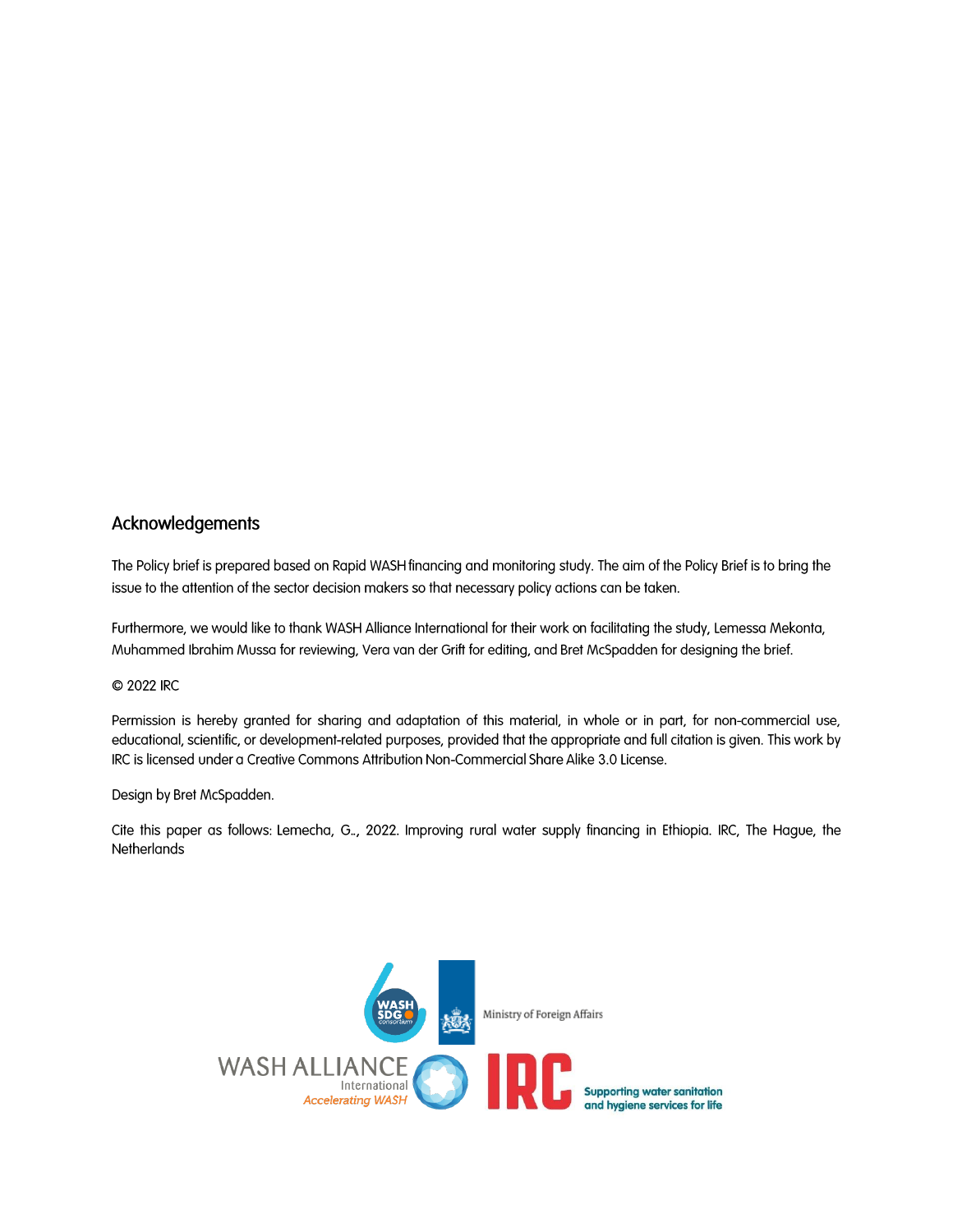# **Contents**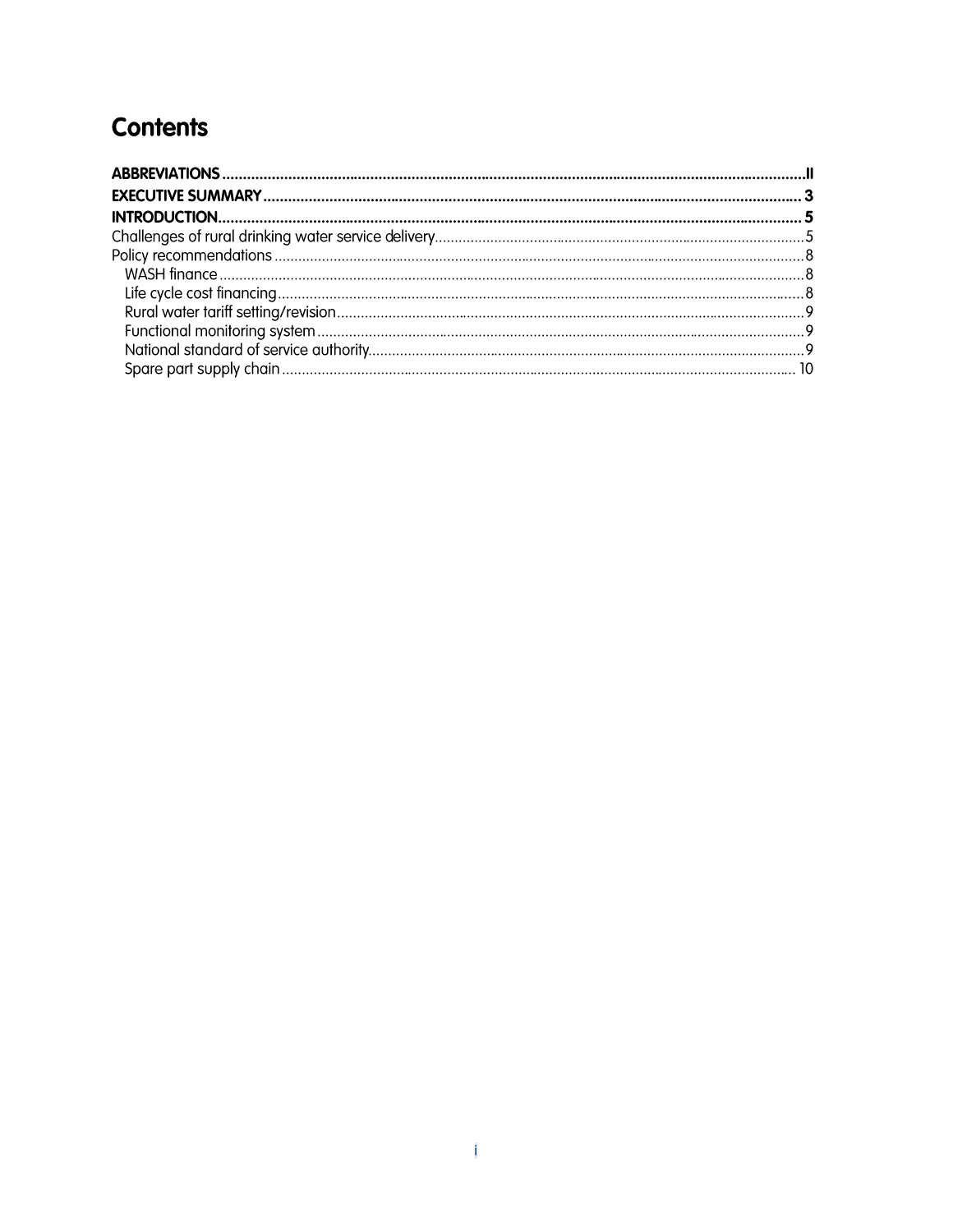# **Tables**

# **Figures**

| Figure 3: Sanky diagram for 2011 EFY combined water finance (Left: Negelle Arsi, Right: Shashamane)7 |  |
|------------------------------------------------------------------------------------------------------|--|

# **Abbreviations**

| CapEx          | Capital Expenditure                                    |
|----------------|--------------------------------------------------------|
| CapManEx       | Capital Maintenance Expenditure                        |
| <b>CWA</b>     | Consolidated WASH Account                              |
| <b>CSO</b>     | Civil Society Organization                             |
| EFY            | <b>Ethiopian Financial Year</b>                        |
| ETB            | Ethiopian Birr                                         |
| ExDS           | <b>Expenditure on Direct Support</b>                   |
| JMP            | Joint Monitoring Programme                             |
| LCC            | Life Cycle Cost                                        |
| NGO            | Non-Governmental Organization                          |
| <b>O&amp;M</b> | <b>Operation and Maintenance</b>                       |
| OpEx           | Operational and minor Expenditure                      |
| <b>SDG</b>     | Sustainable Development Goal                           |
| <b>UNICEF</b>  | United Nations International Children's Emergency Fund |
| <b>WASHCOs</b> | Water Sanitation and Hygiene Companies                 |
| <b>WASH</b>    | Water, Sanitation and Hygiene                          |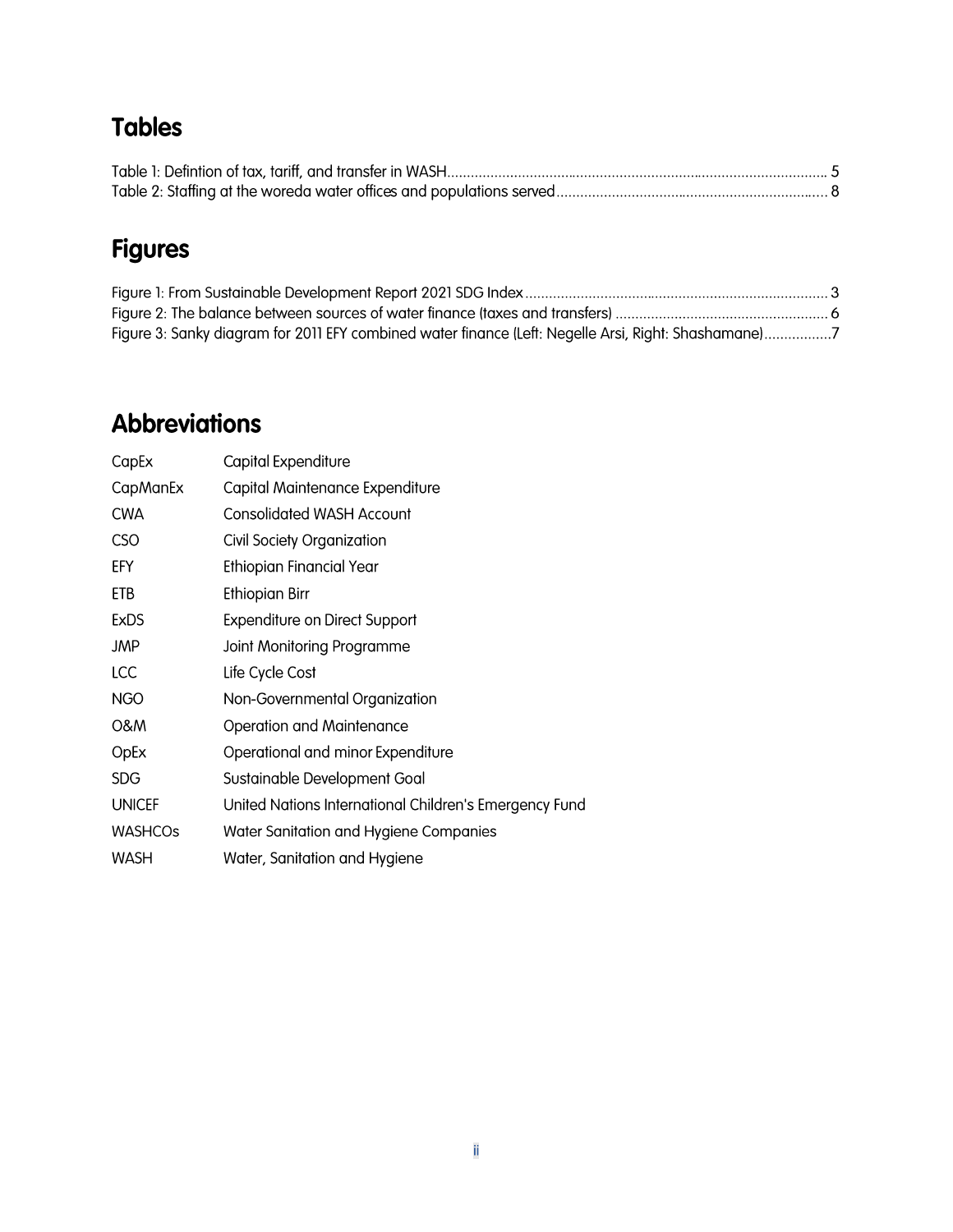# **Executive summary**

In monitoring the Sustainable Development Goals (SDGs), all countries are ranked by their overall score. This overall score measures a country's total progress towards achieving the SDGs. Ethiopia's SDG Index scores a meagre 54.5 and therefore has a very low Index Ranking 136/165 (Figure 1). Access to at least basic drinking water improved only by 7.5% over 6 years, from 42.1% in 2015 to 49.6% in 2020 [\(JMP report 2021\)](https://www.unwater.org/publication_categories/whounicef-joint-monitoring-programme-for-water-supply-sanitation-hygiene-jmp/). Ethiopia is one of the countries that may be considered ['off track' on the](https://dashboards.sdgindex.org/profiles/ethiopia)  [pathway to meeting the 2030 drinking water SDG.](https://dashboards.sdgindex.org/profiles/ethiopia) The urgency to explore more innovative approaches to addressing the water access challenge is affirmed with the SDG Index score and ranking.



### Figure 1: From Sustainable Development Report 2021 SDG Index

In 2020, [23.6% of Ethiopia](https://www.unwater.org/publication_categories/whounicef-joint-monitoring-programme-for-water-supply-sanitation-hygiene-jmp/)'s population drinks water from unimproved and surface water sources (JMP, 2021). The water access problem is accentuated by the shortage of finance and the lack of sustainability mechanisms for water supply services. A [draft National WASH Inventory II](https://www.ircwash.org/sites/default/files/national_wash_invetory_2_and_mis_report.pdf) (2021) report indicates that the non-functionality of rural water supply in Ethiopia is between 17 and 47% (average of 19%). Key challenges in the WASH sector attributed to the high rate of non-functionality include low level of WASH financing, lack of a spare part supply chain, lack of financing Life Cycle Cost (LCC), absence of a functional monitoring system, lack of timely preventive maintenance the issue of competency of caretakers, and lack of timely back up support from service authority (Woreda Government).

In addition to scaling up and increasing water access to unserved communities, it is equally important to design an approach that ensures sustainability of the services for the served segment of the communities.

To achieve Ethiopia's ambitious goal of reaching 100% coverage with at least basic drinking water service by 2030, the following policy improvements/implementation in relation to ensuring sustainability are recommended:

- 1. Increase WASH sector finance
- 2. Life Cycle Cost financing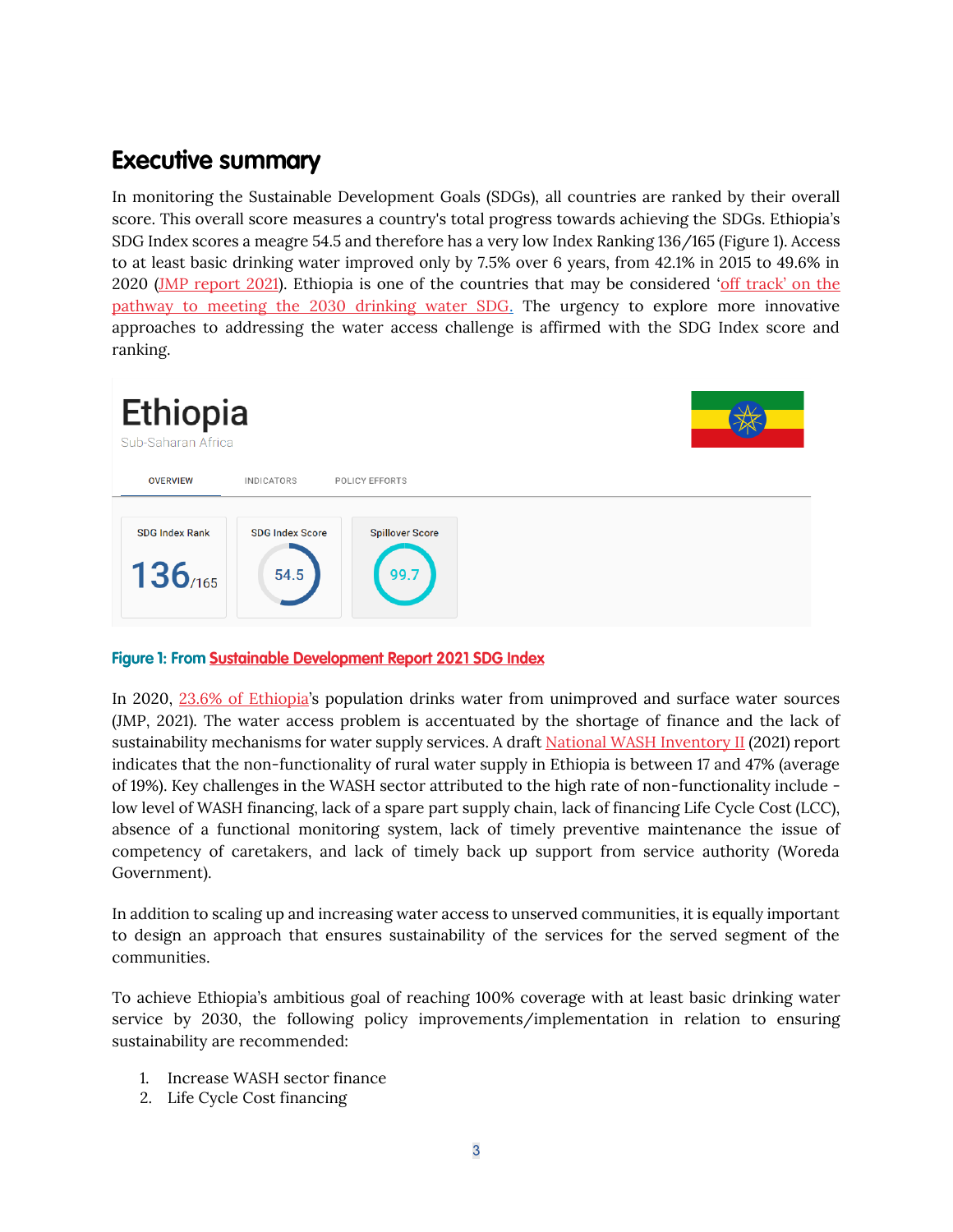- 3. Rural tariff setting/revision
- 4. Functional monitoring system
- 5. National standard of service authority
- 6. Spare part supply chain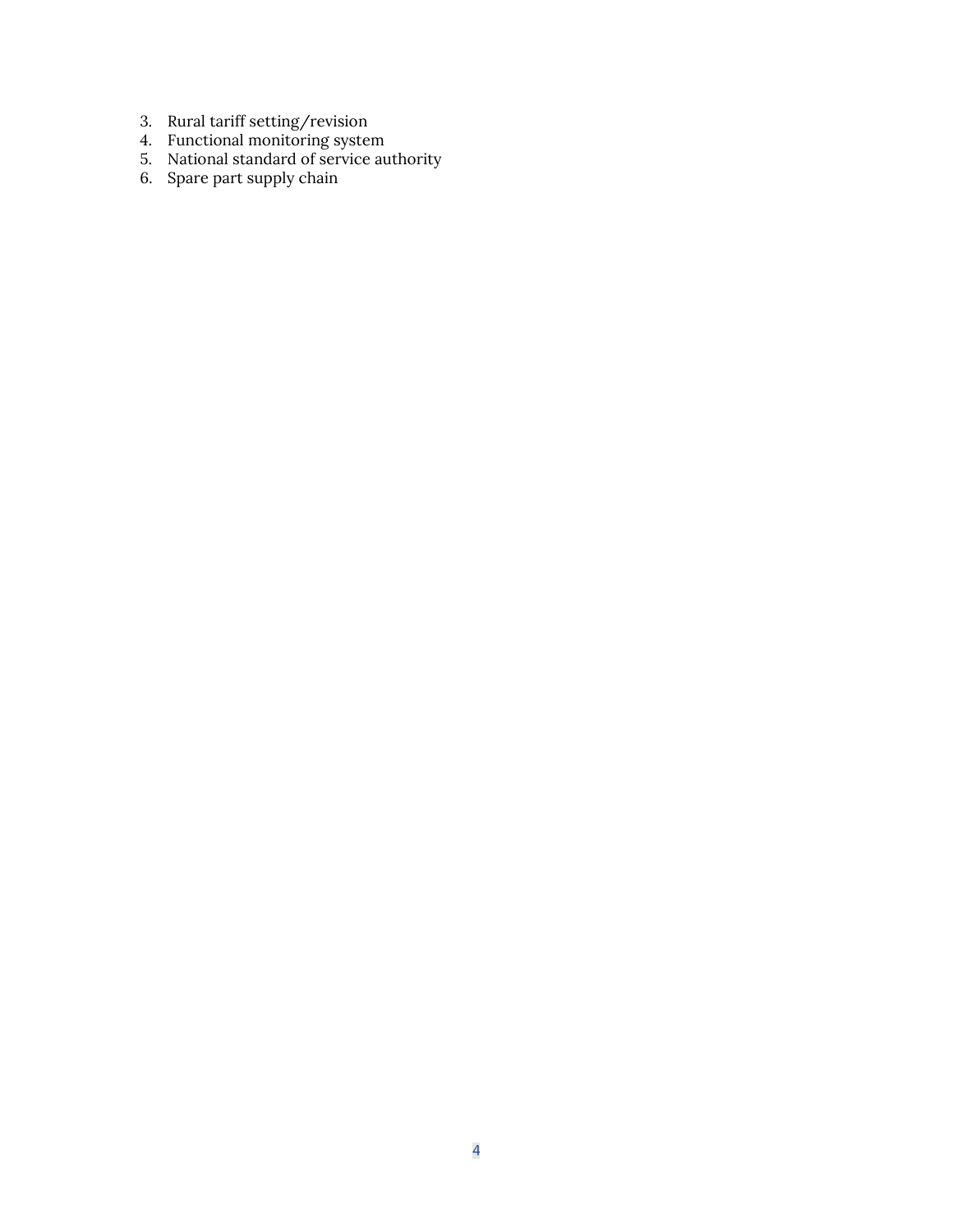# **Introduction**

Ethiopia issued the [Water Management Policy in 1999,](https://www.cmpethiopia.org/media/ethiopian_water_resource_management_policy) and this was followed by a [Water Sector](https://www.cmpethiopia.org/media/water_sector_strategy)  [Strategy](https://www.cmpethiopia.org/media/water_sector_strategy) in 2001. The Policy is under revision to address emerging problems and developments in the national and international landscapes. The policy reforms are intended to address the identified challenges such as water supply financing, service delivery, governance, and capacity building.

The Ethiopia government aims to achieve 100% coverage for at least basic drinking water supply by 2030. Access to at least basic drinking water in Ethiopia improved from 42.1% in 2015 to 49.6% in 2020 [JMP report \(2021\)](https://www.who.int/publications/i/item/9789240030848). The JMP report also revealed that a significant proportion of the Ethiopian population (23.6%) still drinks water from unimproved and surface water sources which increases vulnerability to water-borne and water-related diseases. While progress in improving access to at least basic drinking water has grown only by 7.5% in 6 years, the country still has the ambition of reaching 100% coverage by 2030. The huge gap between the current status (49.6%) and the ambition (100%) is confronted with limitations such as a shortage of financing for rural water systems. Nonfunctionality is a key limitation and ranges between 17 and 47% across the regions, with an average of 19%. This is associated with problems in spare part supply chain, poor performance of service providers and under-capacity of service authorities [\(Draft National WASH Inventory II,](https://www.ircwash.org/sites/default/files/national_wash_invetory_2_and_mis_report.pdf) 2021). Rural drinking water service providers are voluntary [Water Sanitation and Hygiene Companies \(WASHCOs\)](https://www.cmpethiopia.org/page/1695) who work on the principle of operation and maintenance (O&M) cost recovery. However, most WASHCOs do not have regularised tariffs based on full O&M cost recovery, and the tariff is not fully collected, or where it is collected, it is not well managed. As a result, WASHCOs encounter a shortage of O&M finance to provide preventive maintenance. In addition, there is a shortage of spare parts and a skills gap of caretakers for preventive maintenance. Service authorities at woreda, zone, and regional levels are required to provide direct support such as tariff setting/revision, monitoring of services and service providers, capacity building, and maintenance on major breakdowns. But the service authorities do not provide sufficient support because of limitations in logistics, finance, equipment, skills, and manpower. The policy reform is intended to address the challenges in the WASH sector and provide an enabling environment for the WASHCOs, service authorities, and other key actors to improve rural water access to both new consumers, as well as the existing consumer segment. Ministry of Water and Energy in collaboration with regional water bureaus need to speed up the endorsement and enforce the implementation of the revised policy by issuing necessary legislation.

# **Challenges of rural drinking water service delivery**

Funding of water sector investment in Ethiopia is resourced from 3 key sources: Tax, Tariff, and Transfer (Table 1).

| Source                                                    | <b>Description</b>                                                                                                                                             |  |  |  |  |
|-----------------------------------------------------------|----------------------------------------------------------------------------------------------------------------------------------------------------------------|--|--|--|--|
| Tax                                                       | government's domestic revenue                                                                                                                                  |  |  |  |  |
| <b>Tariff</b>                                             | paid by users and collected by service providers including contribution for new construction & major<br>maintenance. It also includes household connection fee |  |  |  |  |
|                                                           | Transfer   transactions by development partners in the form of loan and grant                                                                                  |  |  |  |  |
| Table 1. Definition of the Angliff, and tunnates in MACH. |                                                                                                                                                                |  |  |  |  |

Table 1: Detinition ot tax, taritt, and transter in WASH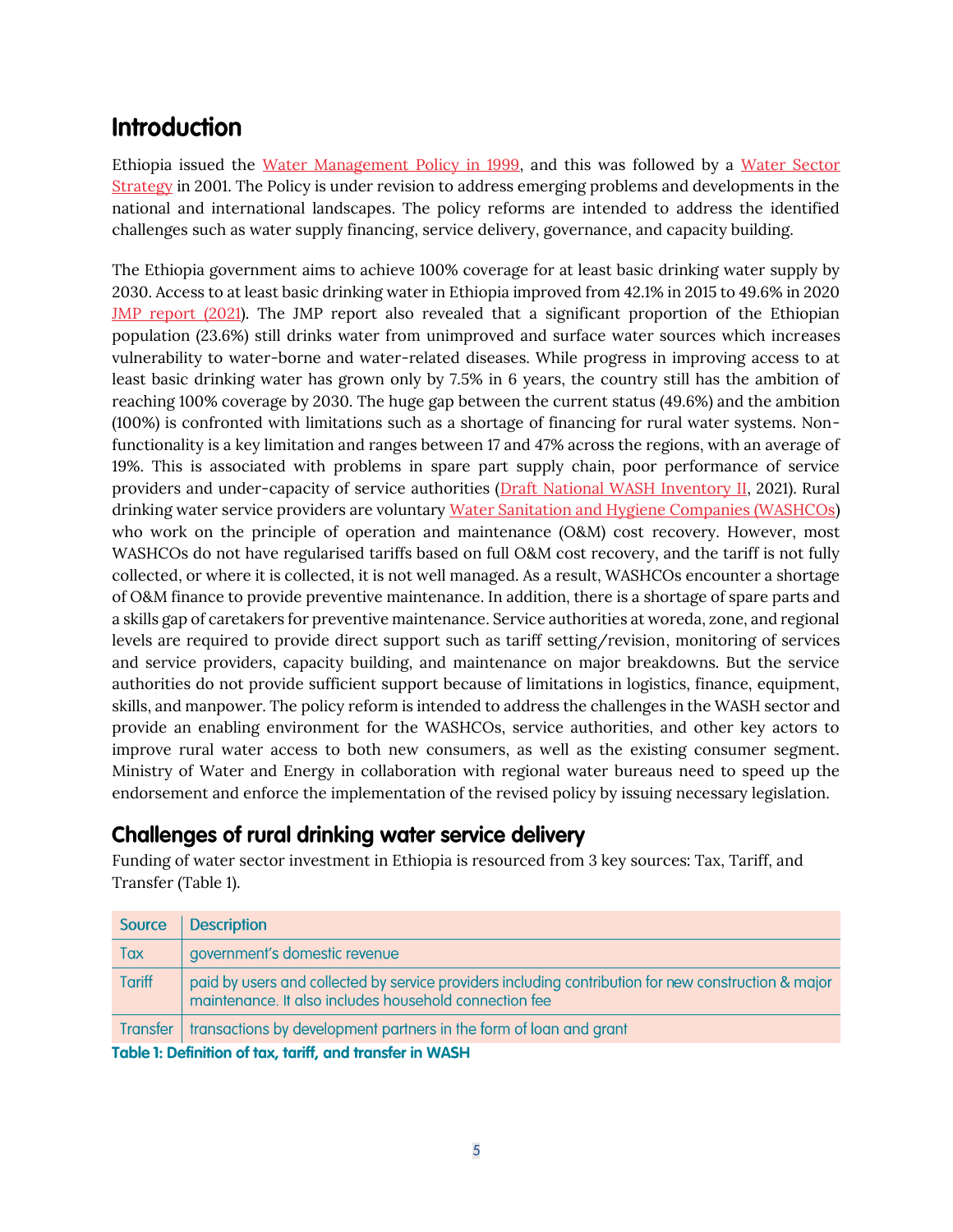The water, sanitation, and hygiene (WASH) services investments in Ethiopia mainly come from external assistance. In 2016, the [Water Sector Working Group](https://www.cmpethiopia.org/content/download/733/3685/file/Water%20Sector%20Working%20Group%20leaflet%20(Jan%202014).pdf) together with UNICEF (United Nations International Children's Emergency Fund) estimated the water sector investment to be 475 million USD of which 74% comes from development partners in the form of grants and loans. According to the same estimate, to meet the SDG targets, a minimum of 3.2 billion USD per year must be invested which would imply 32 USD per capita per year assuming a population of 100 million<sup>1</sup>.

In 2018 through [WASH SDG Programme,](https://wash-alliance.org/) IRCWASH conducted rapid financing and monitoring assessment in Negelle Arsi and Shashamane Districts in West Arsi Zone of Oromia [\(Report\).](https://www.ircwash.org/resources/rapid-assessment-financing-and-monitoring-rural-water-services-arsi-negele-and-shashemene) 84% of the combined water finance $^{\rm 2}$  in Negelle Arsi and 91% in Shashamane, while 16% in Negelle Arsi and 9% in Shashamane comes from Taxes (Figure 2). The amount from tariffs is unknown as data is not captured at all levels. is unknown as data is not captured at all levels. is unknown as data is not captured at all levels.



Figure 2: The balance between sources of water finance (taxes and transfers)

In Negelle Arsi Woreda, the 2018/19 (2011 EFY) End of Financial Year water sector budget was 2.2% of the total woreda budget while in Shashamane it was 1.4%. This is a year when both woredas allocated an exceptionally high amount of matching fund for new projects implemented under the 5-year [Consolidated WASH Account \(CWA\).](https://www.moh.gov.et/site/projects-3-col/One_WaSH_National_Program_Consolidated_WaSH_Account) Combined water finance in the same year including government and donor contributions was 73 ETB (2.60 USD) per capita in Negelle Arsi and 63 ETB (2.30 USD) per capita in Shashamane Woreda. This is much lower than the 32 USD per capita per year estimated to achieve SDG-level WASH services (which would however also include sanitation).

Water financing in Ethiopia is exceptionally low and undermines ensuring sustainable water service delivery. Assessments in the two districts revealed 89% and 91% of the combined water financing was allocated for capital expenditure (CapEx) in Negelle Arsi and Shashamane respectively (Figure 3).

Rapid assessment of financing and monitoring of rural water services in Arsi Negele and Shashamane, Oromia, Ethiopia: IRC (ircwash.org)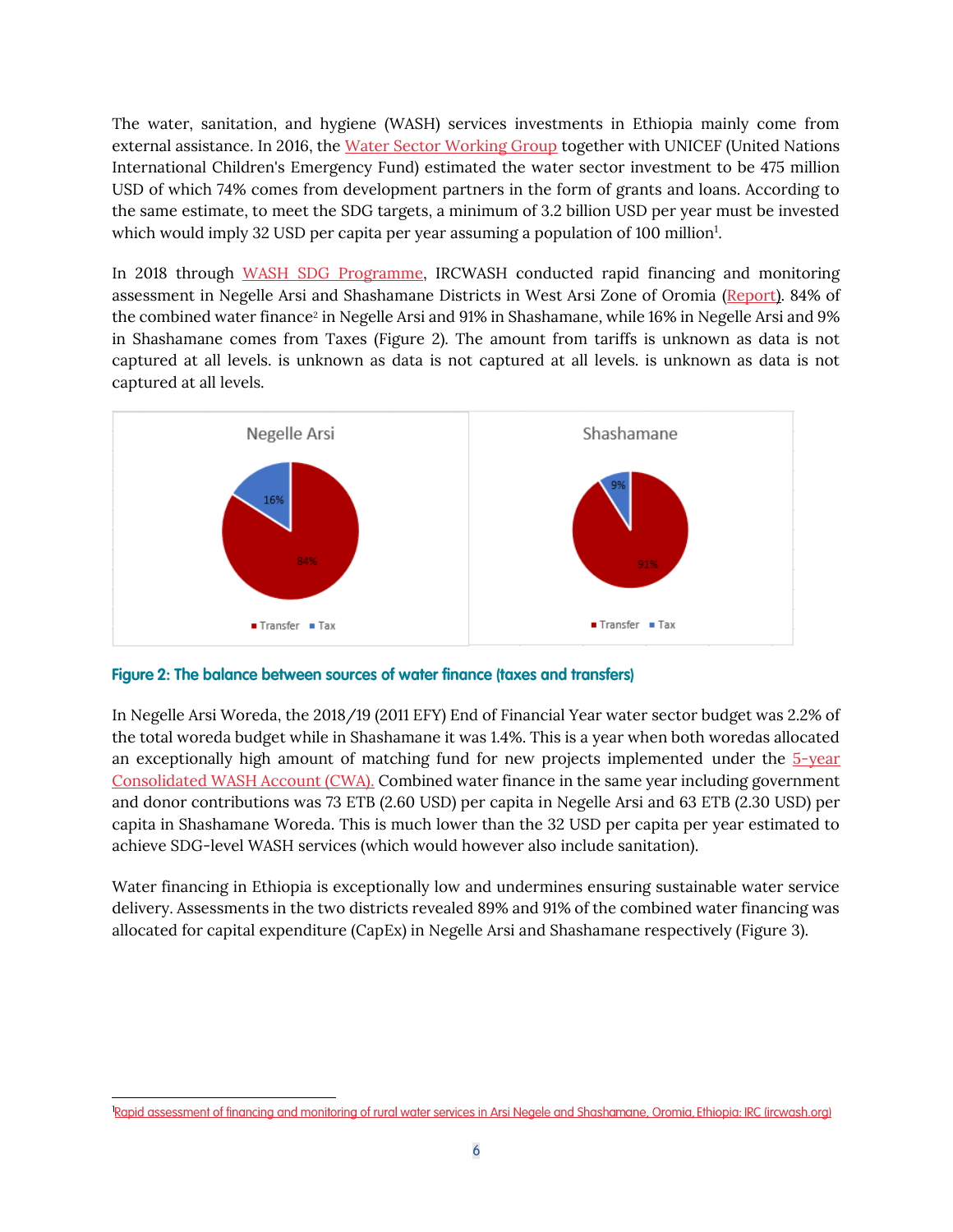

#### Figure 3: Sanky diagram for 2011 EFY combined water finance (Left: Negelle Arsi; Right: Shashamane)

No formal allocation for major maintenance/rehabilitation (CapManEx) and operation and maintenance during the same budgetary period was made. For the same period, 11% in Negelle Arsi and 9% in Shashamane was allocated for Direct Support (ExDS). The woreda ExDS budget was dominated by salaries (95% in Negelle Arsi and 96% in Shashamane). Studies show 1 to 3 USD per capita must be allocated annually to provide the required direct support but the two woredas' Direct Support budget for the year was 0.28 and 0.19 USD per capita for Negelle Arsi and Shashamane respectively. Direct support is given at three levels i.e., woreda, zone and regional, but the major support for water service delivery is at woreda level, while at the zone and regional levels, the focus is primarily on study, design, construction, and occasional maintenance of larger water schemes. Hence, the contribution of the zone and regional level to ExDS is negligible. The low level of financing of CapManEx, OpEx and ExDS and the high non-functionality rate of rural water supply (17 to 47% with an average of 19%) make it impossible for service providers and service authorities to perform their roles and responsibilities properly.

According to the national policy and strategy, CapManEx is to be covered from public finance, but Oromia Water and Energy Resources Development Bureau has a regulation to cover major maintenance costs by tariffs. Water tariff setting/revision is the role of the Regional Water Bureau. However, the Regional Water Bureau did not revise the tariffs to implement the regulation. The woreda water offices do not envisage communities paying the tariff as they cannot afford to pay. Because of lack of clarity on who should cover the cost of major maintenance facilities, these facilities have remained non-functional for a long time.

Service authorities are responsible for providing direct support which includes tariff setting/revision, monitoring of services and service authority and capacity building of caretakers. But service authorities have limitations in providing the required direct support because of budget shortages, lack of skilled manpower, shortage of equipment (rigs and cranes) and logistics (cars, motorbikes, etc).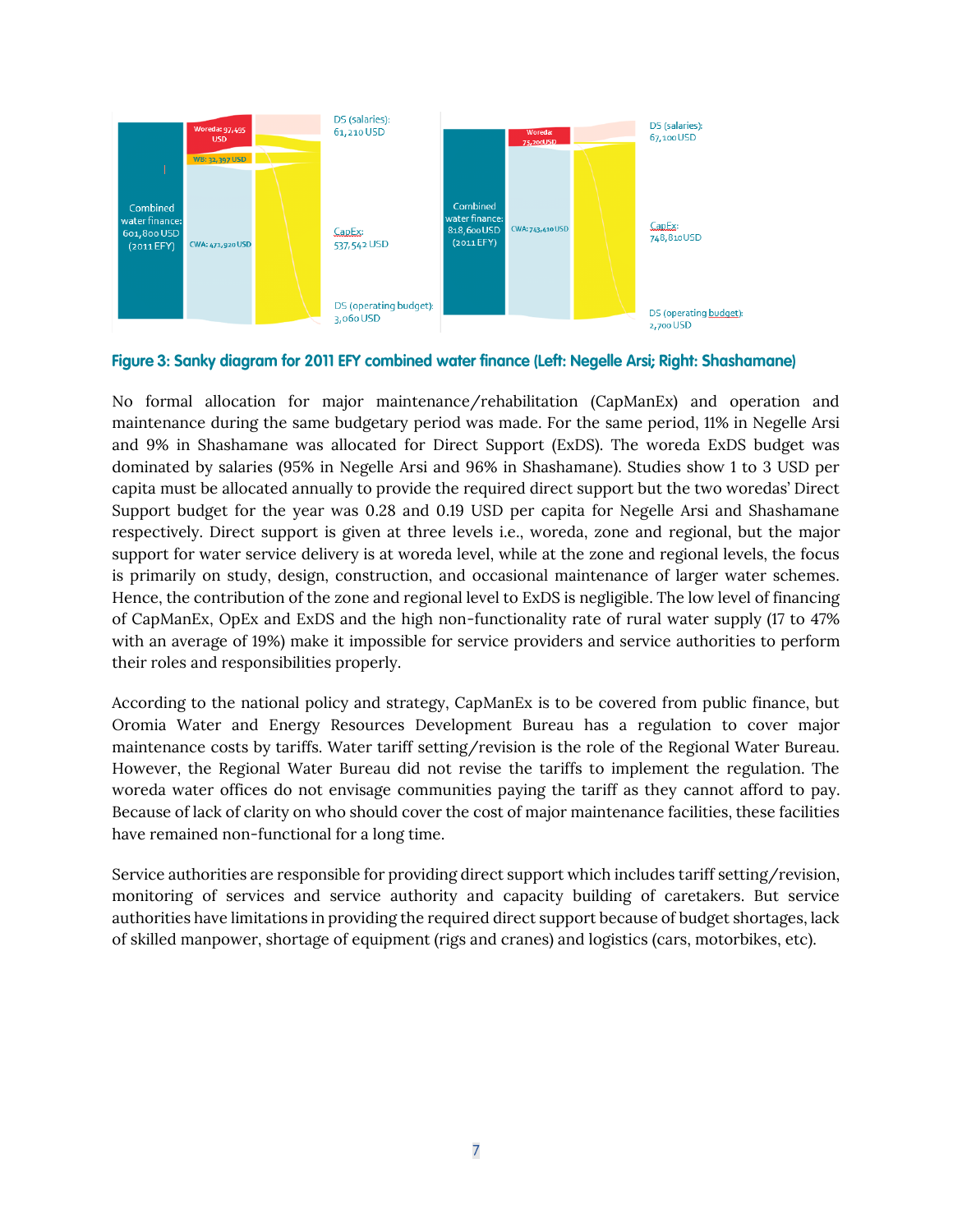| Woreda       | Region       |     |         | No. of Staff   Population served   Ratio [staff to beneficiary] |
|--------------|--------------|-----|---------|-----------------------------------------------------------------|
| Negelle Arsi | Oromia       | -21 | 177,936 | 1:8473                                                          |
| Shashamane   | Oromia       | 21  | 55,230  | 1:2630                                                          |
| South Ari    | <b>SNNPR</b> |     | 39,365  | 1:4373                                                          |
| <b>Mille</b> | Afar         | 18  | 34,996  | 1:1944                                                          |

#### Table 2: Staffing at the woreda water offices and populations served

Table 2 shows there is a significant variation in staff to beneficiary ratio across the country. Having national standards which take into consideration factors like dominant water supply technology across districts can resolve the problem and improve the support that service authorities give to the service providers.

WASHCOs are responsible for rural drinking water service provision. They support this activity on a voluntary basis using their free/spare time. Because of this, tariffs are not fully collected and WASHCOs encounter shortages of finance for OpEx and conducting preventive maintenances. In addition, caretakers who operate the system do not have sufficient knowledge on preventive maintenance.

Lack of a spare part supply chain is another bottleneck in maintenance service provision. Service providers have to travel long distances and incur additional costs to procure fast moving items. As a result, they wait until there is a major breakdown of the water facility before requesting support from the service authority.

The water supply sector in Ethiopia does not have a well-established information management system whereby service providers can report on functionality of services and service providers. As a result, there is no formal reporting relationship between service provider and service authority. Hence service authorities do not have up-to-date scheme level information. Service providers only generate reports when they encounter major breakdowns such as a complete failure of facilities, conflicts, or other issues they are required to report on.

Lack of sustainability of services coupled with huge gaps in access limit achieving the policy goal of reaching 100% of the Ethiopian population with at least basic service level drinking water by 2030.

# **Policy recommendations**

Based on the evidence from the study in Negelle Arsi and Shashamane, to overcome the existing challenges and ensure Ethiopia's vision of achieving 100% at least basic drinking water coverage by 2030 the following policy improvement/implementation is suggested.

### **WASH finance**

The draft policy and strategy mention the need to earmark adequate finance by the government but did not specify the target considering the ambition to achieve SDG 6 and the remining time. Low level of sector finance is one of the key challenges and hence setting target of the amount of budget that need to be earmarked for the sector is recommended.

### Life cycle cost financing

The revised water and sanitation policy and strategy emphasise the need to establish life-cycle costing criteria to determine the financing needs for both capital and operating costs. The draft policy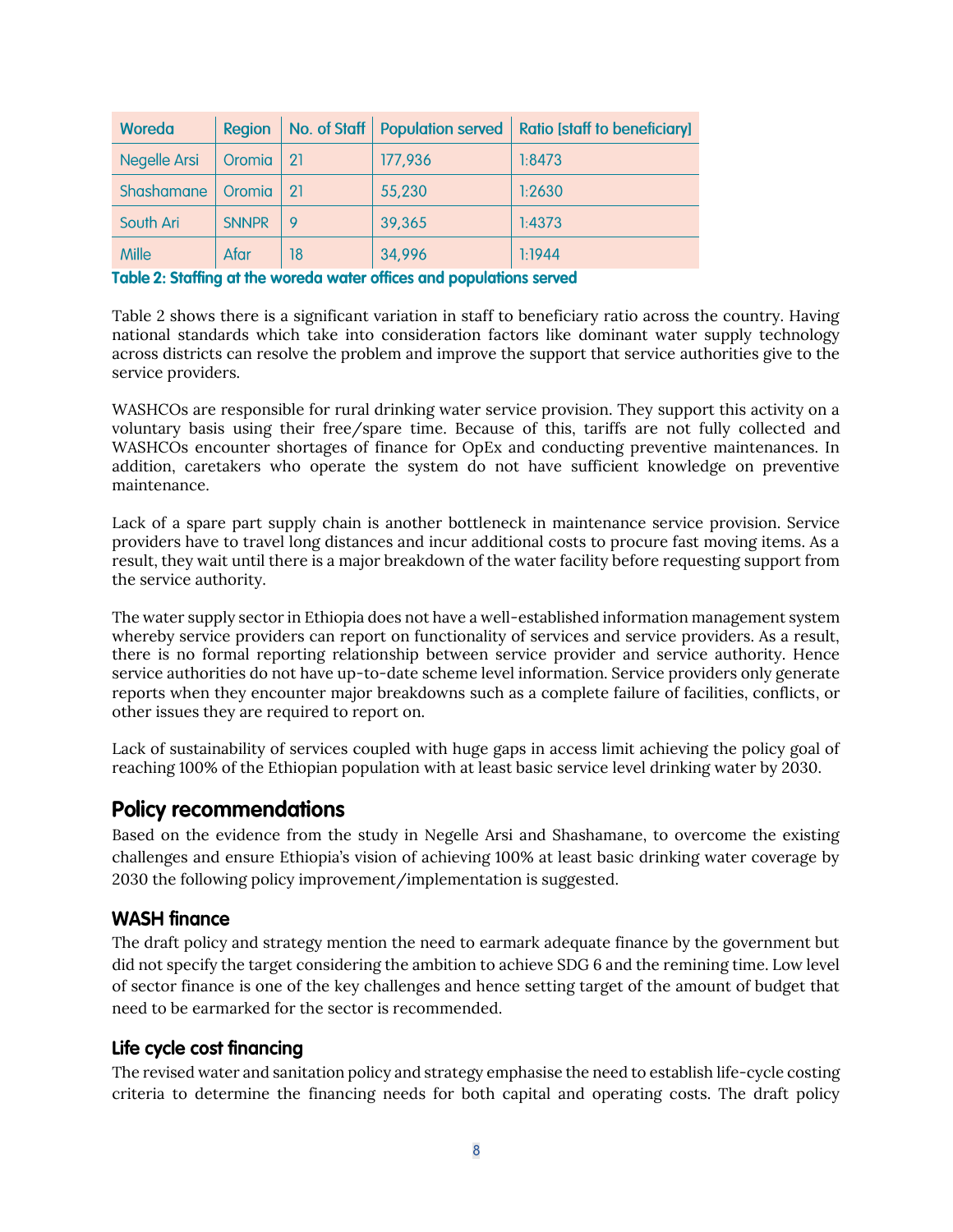document, however, does not define capital and operating costs. The literal meaning of capital cost is the cost of new construction while the literal meaning of operating cost is the cost of direct support. With regards to who pays for what, the revised policy clearly indicates the operation and management cost which is understood to be part of OpEx is to be covered by the user communities with the possibility of targeted subsidy. The policy and strategy emphasise the need to establish cost-sharing arrangements between government, local communities, development partners, NGOs and CSOs but do not clearly indicate which costs of the LCC are to be shared.

Defining the LCC components and indicating the sources of finance to cover each cost category is key to expediting coverage and ensuring sustainability and is therefore recommended.

## **Rural water tariff setting/revision**

The revised policy and strategy address the need to develop rural water supply tariffs based on the objective of covering total operation and maintenance costs and partial capital cost and the need to regulate tariff setting. But it does not indicate if capital cost, which needs to be partially covered by user communities, includes major maintenance or if it includes the cost of new construction.

The draft policy and strategy do not indicate who should cover only OpEx and who should cover OpEx fully and capital costs partially. There are no directives and guidelines issued to implement the policy. The policy also does not mention any indicative criteria for setting rural drinking water tariffs though this is one of the key challenges of the sector that needs to be addressed.

Clarity on responsibility for tariff setting, as well as guidelines are required

## **Functional monitoring system**

The revised policy and strategy address the need to ensure effective and efficient water supply and sanitation service delivery and the need to develop minimum water supply and sanitation service delivery standards and guidelines but do not indicate the need to monitor the service quality<sup>2</sup>. The policy stresses the need to establish a reporting relationship between the service provider and user community. However, the service authority is the accountable institution for service quality. Without the presence of a functional monitoring and reporting system between service providers and service authority it is difficult to ensure service quality. The existence of a functional monitoring and reporting system will help to improve control over tariff collection and expenditure which contributes to the overall improvement of the financing of the sector. The policy and strategy should accommodate this and incorporate accountability of the service authority for the service quality.

## National standard of service authority

The revised policy and strategy do not cover the backup- support provided by the service authority. This is key for the quality-of-service provision. The policy needs to indicate the type of direct support activities and suggest minimum manpower and logistic requirements of the service authority to ensure quality of service delivery. Without a proper direct support service, the sector cannot generate the finance required to ensure sustainability.

<sup>&</sup>lt;sup>2</sup> Some of the parameters for service quality measurement include water quality, availability, accessibility, time required to maintenance non-functional system.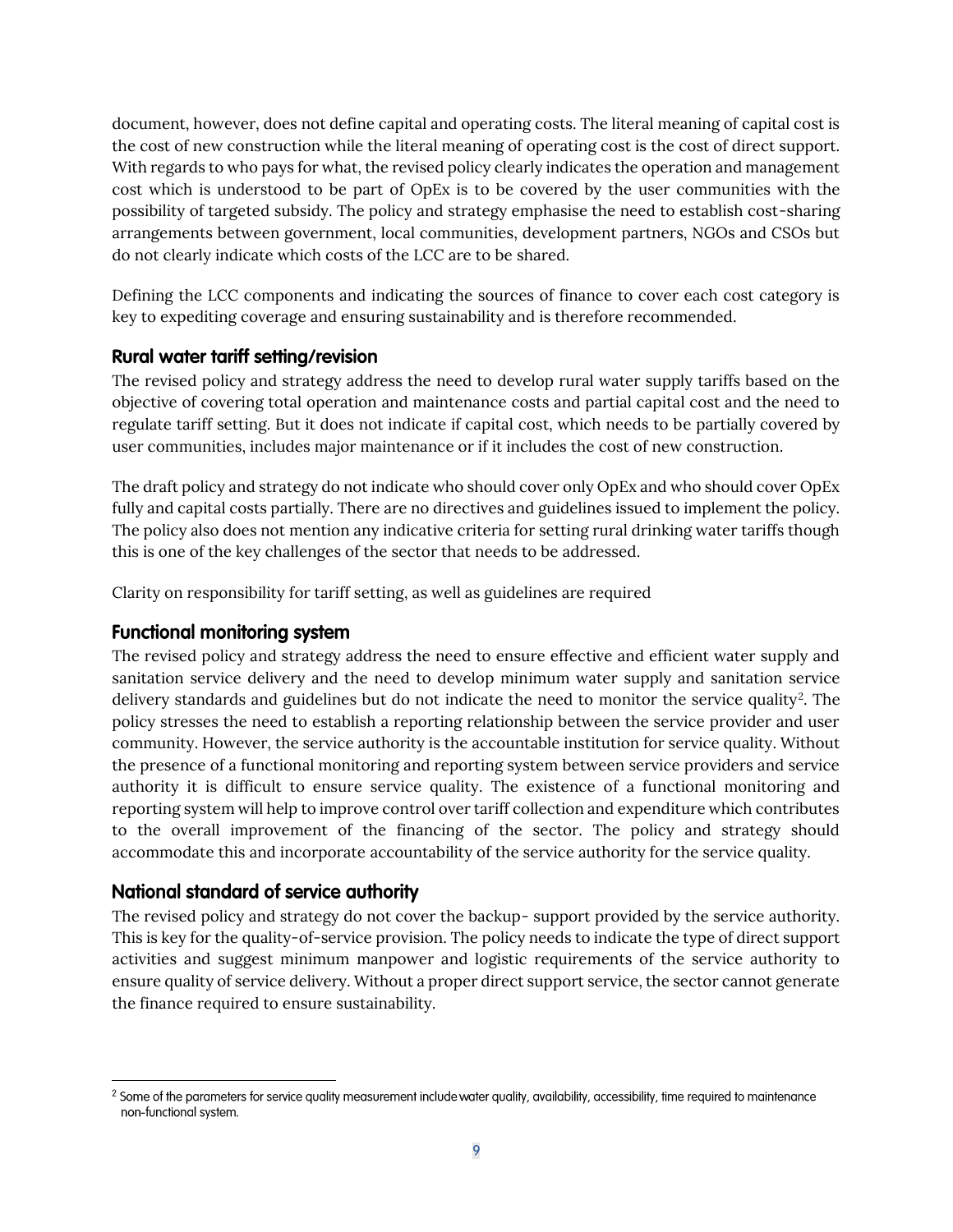## Spare part supply chain

Lack of a spare part supply chain is one of the key bottlenecks for the sustainability of water supply facilities. The revised policy and strategy do not put in place a mechanism to ensure a spare part supply chain is established near services to ensure timely preventive maintenance and increased sustainability. Fast moving spare parts should be available at kebele level close to the service to encourage preventive maintenance.